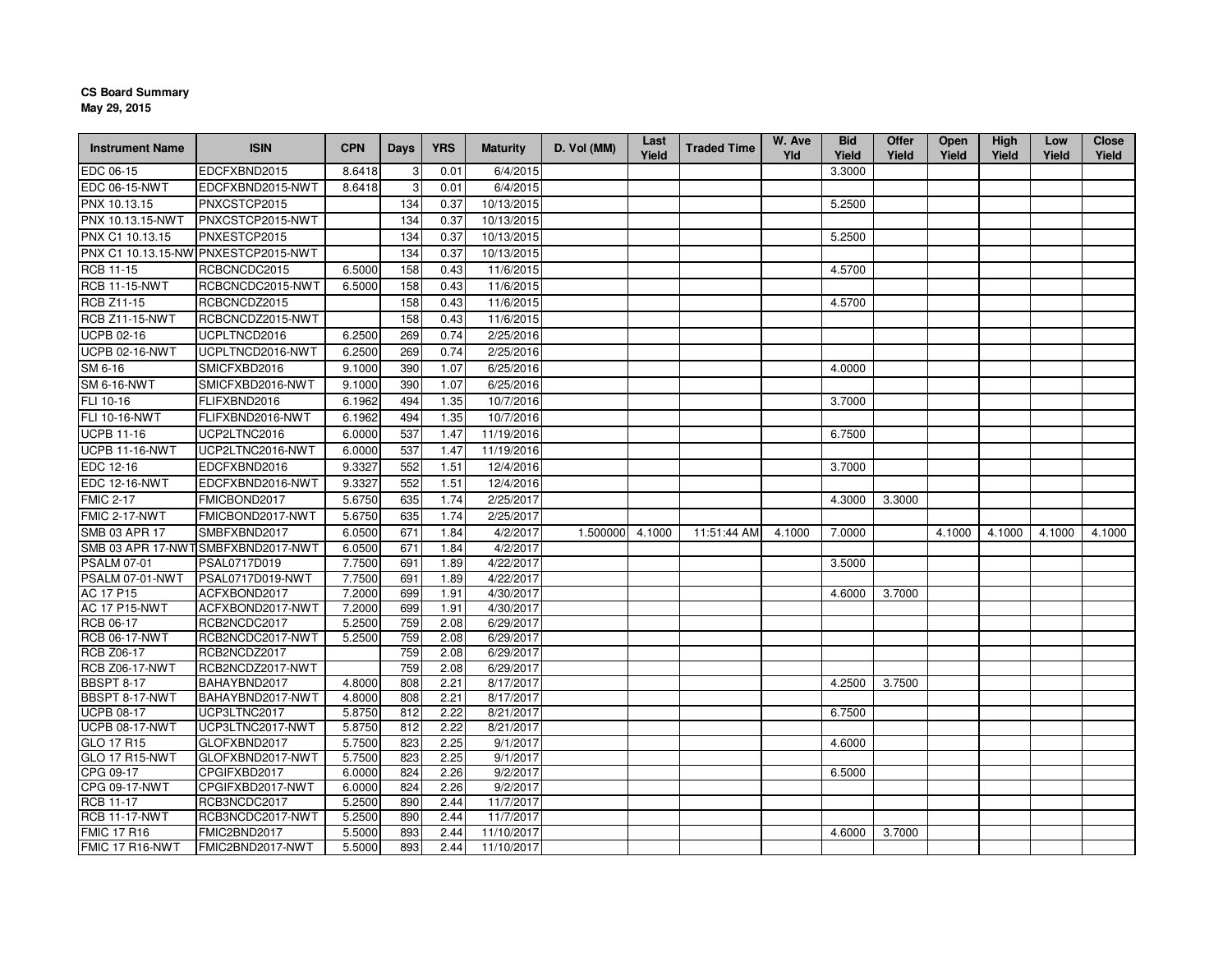| <b>Instrument Name</b> | <b>ISIN</b>      | <b>CPN</b> | Days | <b>YRS</b> | <b>Maturity</b> | D. Vol (MM) | Last<br>Yield | <b>Traded Time</b> | W. Ave<br>Yld | <b>Bid</b><br>Yield | Offer<br>Yield | Open<br>Yield | High<br>Yield | Low<br>Yield | <b>Close</b><br>Yield |
|------------------------|------------------|------------|------|------------|-----------------|-------------|---------------|--------------------|---------------|---------------------|----------------|---------------|---------------|--------------|-----------------------|
| <b>SMB 19 R17</b>      | SMB2FXBD2019     | 5.9300     | 1401 | 3.84       | 4/2/2019        |             |               |                    |               | 5.2000              | 4.2000         |               |               |              |                       |
| <b>SMB 19 R17-NWT</b>  | SMB2FXBD2019-NWT | 5.9300     | 1401 | 3.84       | 4/2/2019        |             |               |                    |               |                     |                |               |               |              |                       |
| SMB 04-19              | SMBFXBND2019     | 10.5000    | 1402 | 3.84       | 4/3/2019        |             |               |                    |               | 5.2000              | 4.2000         |               |               |              |                       |
| <b>SMB 04-19-NWT</b>   | SMBFXBND2019-NWT | 10.5000    | 1402 | 3.84       | 4/3/2019        |             |               |                    |               |                     |                |               |               |              |                       |
| ALI 19 R17             | ALIFXBND2019     | 5.6250     | 1426 | 3.90       | 4/27/2019       |             |               |                    |               | 4.5000              | 3.7000         |               |               |              |                       |
| ALI 19 R17-NWT         | ALIFXBND2019-NWT | 5.6250     | 1426 | 3.90       | 4/27/2019       |             |               |                    |               |                     |                |               |               |              |                       |
| GLO 19 R17             | GLOFXBND2019     | 6.0000     | 1461 | 4.00       | 6/1/2019        |             |               |                    |               | 5.0000              |                |               |               |              |                       |
| <b>GLO 19 R17-NWT</b>  | GLOFXBND2019-NWT | 6.0000     | 1461 | 4.00       | 6/1/2019        |             |               |                    |               |                     |                |               |               |              |                       |
| FLI 19 R17             | FLIFXBND2019     | 6.2731     | 1468 | 4.02       | 6/8/2019        |             |               |                    |               | 4.7750              | 3.8000         |               |               |              |                       |
| <b>FLI 19 R17-NWT</b>  | FLIFXBND2019-NWT | 6.2731     | 1468 | 4.02       | 6/8/2019        |             |               |                    |               |                     |                |               |               |              |                       |
| SM 19 R17              | SMICFXBD2019     | 6.0000     | 1506 | 4.12       | 7/16/2019       | 9.000000    | 4.0000        | 11:32:01 AM        | 4.0000        | 4.8950              | 3.9500         | 4.0000        | 4.0000        | 4.0000       | 4.0000                |
| <b>SM 19 R17-NWT</b>   | SMICFXBD2019-NWT | 6.0000     | 1506 | 4.12       | 7/16/2019       |             |               |                    |               |                     |                |               |               |              |                       |
| <b>FMIC 19 R17</b>     | FMICBOND2019     | 5.7500     | 1531 | 4.19       | 8/10/2019       |             |               |                    |               | 5.7500              |                |               |               |              |                       |
| FMIC 19 R17-NWT        | FMICBOND2019-NWT | 5.7500     | 1531 | 4.19       | 8/10/2019       |             |               |                    |               |                     |                |               |               |              |                       |
| <b>JGS 08-19</b>       | JGSFXBND2019     | 5.2317     | 1548 | 4.24       | 8/27/2019       | 12.500000   | 4.3000        | 11:44:57 AM        | 4.2019        | 4.3500              | 3.9000         | 4.3500        | 4.3500        | 4.1750       | 4.3000                |
| <b>JGS 08-19-NWT</b>   | JGSFXBND2019-NWT | 5.2317     | 1548 | 4.24       | 8/27/2019       |             |               |                    |               |                     |                |               |               |              |                       |
| GTCAP 11-19            | GTCFXBND2019     | 4.7106     | 1620 | 4.44       | 11/7/2019       |             |               |                    |               | 5.2500              |                |               |               |              |                       |
| GTCAP 11-19-NWT        | GTCFXBND2019-NWT | 4.7106     | 1620 | 4.44       | 11/7/2019       |             |               |                    |               |                     |                |               |               |              |                       |
| <b>VLL 19 R17</b>      | VLLFXBND2019     | 5.6542     | 1622 | 4.44       | 11/9/2019       |             |               |                    |               | 5.9000              | 5.4500         |               |               |              |                       |
| VLL 19 R17-NWT         | VLLFXBND2019-NWT | 5.6542     | 1622 | 4.44       | 11/9/2019       |             |               |                    |               |                     |                |               |               |              |                       |
| AC 19 R16              | ACFXBOND2019     | 5.4500     | 1636 | 4.48       | 11/23/2019      | 12.000000   | 3.9250        | 11:32:11 AM        | 3.9934        | 4.3000              | 3.9000         | 4.2000        | 4.2000        | 3.9250       | 3.9250                |
| <b>AC 19 R16-NWT</b>   | ACFXBOND2019-NWT | 5.4500     | 1636 | 4.48       | 11/23/2019      |             |               |                    |               |                     |                |               |               |              |                       |
| GTCAP 20 R17           | GTCFXBND2020     | 4.8371     | 1732 | 4.74       | 2/27/2020       |             |               |                    |               | 4.9000              |                |               |               |              |                       |
| GTCAP 20 R17-NWT       | GTCFXBND2020-NWT | 4.8371     | 1732 | 4.74       | 2/27/2020       |             |               |                    |               |                     |                |               |               |              |                       |
| SMPH 03-20             | SMPHFXBD2020     | 5.1000     | 1735 | 4.75       | 3/1/2020        |             |               |                    |               | 4.8000              |                |               |               |              |                       |
| <b>SMPH 03-20-NWT</b>  | SMPHFXBD2020-NWT | 5.1000     | 1735 | 4.75       | 3/1/2020        |             |               |                    |               |                     |                |               |               |              |                       |
| CPG 20 R18             | CPGIFXBD2020     | 6.6878     | 1736 | 4.75       | 3/2/2020        |             |               |                    |               | 6.7000              |                |               |               |              |                       |
| CPG 20 R18-NWT         | CPGIFXBD2020-NWT | 6.6878     | 1736 | 4.75       | 3/2/2020        |             |               |                    |               |                     |                |               |               |              |                       |
| MBT 04-20              | MBTLTNCD2020     | 4.0000     | 1789 | 4.90       | 4/24/2020       |             |               |                    |               |                     |                |               |               |              |                       |
| EDC 20 R18             | EDCFXBND2020     | 4.1583     | 1798 | 4.92       | 5/3/2020        |             |               |                    |               | 5.0000              | 4.0000         |               |               |              |                       |
| EDC 20 R18-NWT         | EDCFXBND2020-NWT | 4.1583     | 1798 | 4.92       | 5/3/2020        |             |               |                    |               |                     |                |               |               |              |                       |
| PNB 06-20              | PNBLTNCD2020     | 4.1250     | 1838 | 5.03       | 6/12/2020       |             |               |                    |               |                     |                |               |               |              |                       |
| RCB 06-20              | RCBLTNCD2020     | 4.1250     | 1845 | 5.05       | 6/19/2020       |             |               |                    |               |                     |                |               |               |              |                       |
| GLO 20 R18             | GLOFXBND2020     | 4.8875     | 1873 | 5.13       | 7/17/2020       |             |               |                    |               | 5.0000              | 4.0000         |               |               |              |                       |
| GLO 20 R18-NWT         | GLOFXBND2020-NWT | 4.8875     | 1873 | 5.13       | 7/17/2020       |             |               |                    |               |                     |                |               |               |              |                       |
| <b>SLTC 20 R18</b>     | SLTCFXBD2020     | 4.9925     | 1909 | 5.23       | 8/22/2020       |             |               |                    |               | 5.2500              |                |               |               |              |                       |
| SLTC 20 R18-NWT        | SLTCFXBD2020-NWT | 4.9925     | 1909 | 5.23       | 8/22/2020       |             |               |                    |               |                     |                |               |               |              |                       |
| <b>BDO 10-20</b>       | BDO2LTNC2020     | 3.7500     | 1954 | 5.35       | 10/6/2020       |             |               |                    |               |                     |                |               |               |              |                       |
| ALI 20 R19             | ALIFXBND2020     | 4.6250     | 1958 | 5.36       | 10/10/2020      | 5.000000    | 4.1750        | 11:51:34 AM        | 4.1750        | 4.5000              | 4.0000         | 4.1750        | 4.1750        | 4.1750       | 4.1750                |
| <b>ALI 20 R19-NWT</b>  | ALIFXBND2020-NWT | 4.6250     | 1958 | 5.36       | 10/10/2020      |             |               |                    |               |                     |                |               |               |              |                       |
| FLI 20 R19             | FLIFXBND2020     | 4.8562     | 1987 | 5.44       | 11/8/2020       |             |               |                    |               | 4.8500              |                |               |               |              |                       |
| FLI 20 R19-NWT         | FLIFXBND2020-NWT | 4.8562     | 1987 | 5.44       | 11/8/2020       |             |               |                    |               |                     |                |               |               |              |                       |
| AEV 20 R19             | AEVFXBND2020     | 4.4125     | 2000 | 5.48       | 11/21/2020      | 1.500000    | 4.6750        | 11:11:34 AM        | 4.6750        | 5.0000              |                | 4.6750        | 4.6750        | 4.6750       | 4.6750                |
| AEV 20 R19-NWT         | AEVFXBND2020-NWT | 4.4125     | 2000 | 5.48       | 11/21/2020      |             |               |                    |               |                     |                |               |               |              |                       |
| <b>MER 20 P19</b>      | MERFXBND2020     | 4.3750     | 2021 | 5.53       | 12/12/2020      | 5.550000    | 4.3750        | 2:12:26 PM         | 4.3750        | 4.6000              | 4.3000         | 4.3750        | 4.3750        | 4.3750       | 4.3750                |
| <b>MER 20 P19-NWT</b>  | MERFXBND2020-NWT | 4.3750     | 2021 | 5.53       | 12/12/2020      |             |               |                    |               |                     |                |               |               |              |                       |
| TEL 21 R19             | TELFXBND2021     | 5.2250     | 2077 | 5.69       | 2/6/2021        | 2.200000    | 4.1500        | 11:32:19 AM        | 4.2386        | 4.8750              |                | 5.1500        | 5.1500        | 4.1500       | 4.1500                |
| TEL 21 R19-NWT         | TELFXBND2021-NWT | 5.2250     | 2077 | 5.69       | 2/6/2021        |             |               |                    |               |                     |                |               |               |              |                       |
| ABS 21 R19             | ABSFXBND2021     | 5.3350     | 2081 | 5.70       | 2/10/2021       |             |               |                    |               | 5.2000              | 4.9500         |               |               |              |                       |
| ABS 21 R19-NWT         | ABSFXBND2021-NWT | 5.3350     | 2081 | 5.70       | 2/10/2021       |             |               |                    |               |                     |                |               |               |              |                       |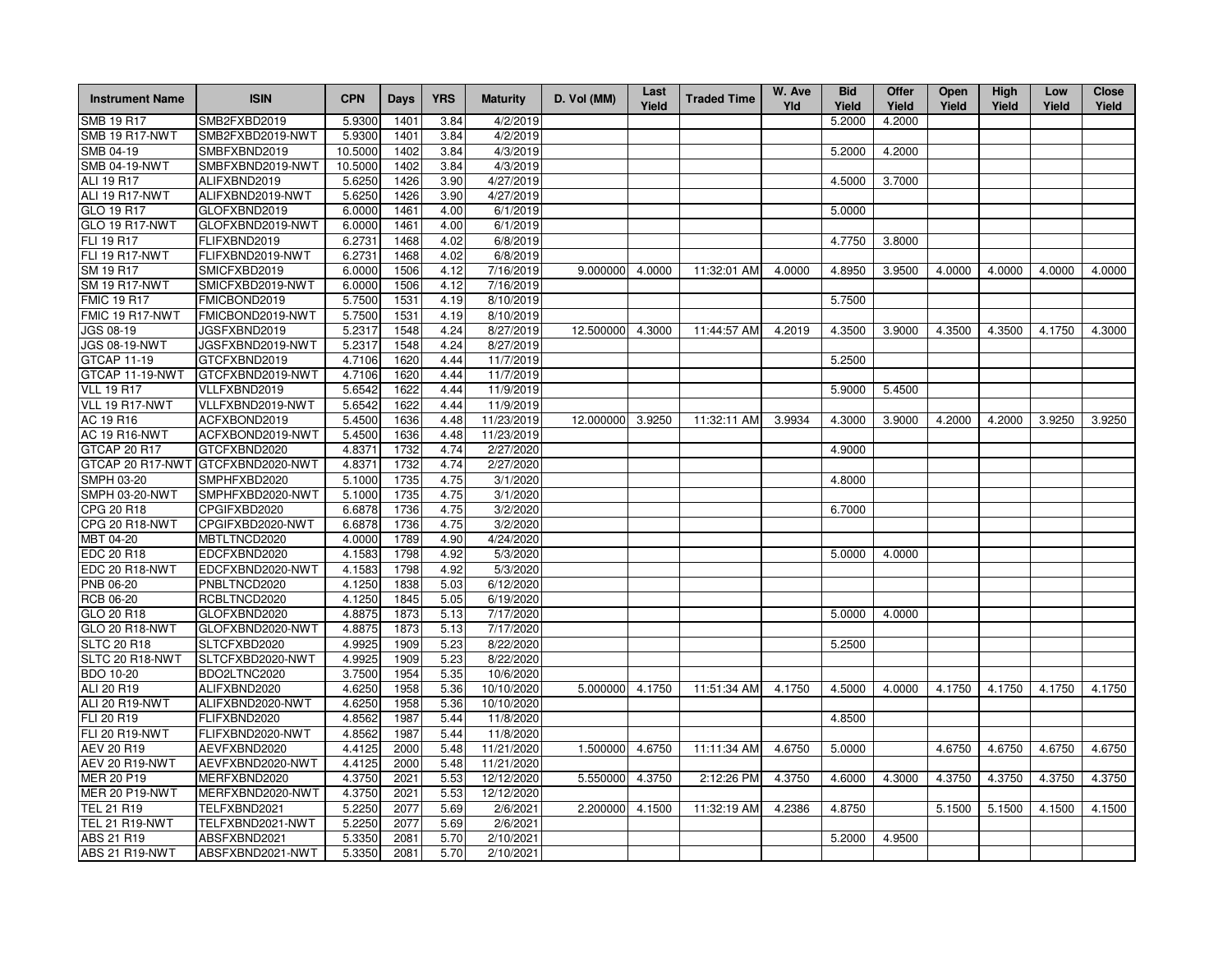| <b>Instrument Name</b> | <b>ISIN</b>                       | <b>CPN</b>       | Days         | <b>YRS</b>   | <b>Maturity</b>    | D. Vol (MM)     | Last<br>Yield | <b>Traded Time</b> | W. Ave<br>Yld | <b>Bid</b><br>Yield | Offer<br>Yield | Open<br>Yield | High<br>Yield | Low<br>Yield  | <b>Close</b><br>Yield |
|------------------------|-----------------------------------|------------------|--------------|--------------|--------------------|-----------------|---------------|--------------------|---------------|---------------------|----------------|---------------|---------------|---------------|-----------------------|
| <b>ROCK 21 R19</b>     | ROCKFXBD2021                      | 5.0932           | 2086         | 5.71         | $\sqrt{2}/15/2021$ | 18.100000       | 4.6000        | 11:51:37 AM        | 4.6000        | 5.1500              | 4.3000         | 4.6000        | 4.6000        | 4.6000        | 4.6000                |
| ROCK 21 R19-NWT        | ROCKFXBD2021-NWT                  | 5.0932           | 2086         | 5.71         | 2/15/2021          |                 |               |                    |               |                     |                |               |               |               |                       |
| <b>JGS 21 R19</b>      | JGSFXBND2021                      | 5.2442           | 2098         | 5.74         | 2/27/2021          |                 |               |                    |               | 5.1750              |                |               |               |               |                       |
| JGS 21 R19-NWT         | JGSFXBND2021-NWT                  | 5.2442           | 2098         | 5.74         | 2/27/2021          |                 |               |                    |               |                     |                |               |               |               |                       |
| <b>MNTC 21 R19</b>     | MNTCFXBD2021                      | 5.0700           | 2130         | 5.83         | 3/31/2021          |                 |               |                    |               | 5.1500              |                |               |               |               |                       |
| MNTC 21 R19-NWT        | MNTCFXBD2021-NWT                  | 5.0700           | 2130         | 5.83         | 3/31/2021          |                 |               |                    |               |                     |                |               |               |               |                       |
| SMB 21 R19             | SMBFXBND2021                      | 5.5000           | 2132         | 5.84         | 4/2/2021           |                 |               |                    |               | 5.6000              | 4.7000         |               |               |               |                       |
| <b>SMB 21 R19-NWT</b>  | SMBFXBND2021-NWT                  | 5.5000           | 2132         | 5.84         | 4/2/2021           |                 |               |                    |               |                     |                |               |               |               |                       |
| <b>VLL 21 R19</b>      | VLLFXBND2021                      | 5.9437           | 2169         | 5.94         | 5/9/2021           |                 |               |                    |               | 6.2500              |                |               |               |               |                       |
| VLL 21 R19-NWT         | VLLFXBND2021-NWT                  | 5.9437           | 2169         | 5.94         | 5/9/2021           |                 |               |                    |               |                     |                |               |               |               |                       |
| AC 05-21               | ACFXBOND2021                      | 6.8000           | 2172         | 5.95         | 5/12/2021          | 5.000000        | 4.2500        | 2:51:18 PM         | 4.2500        | 4.7500              | 4.3000         | 4.2500        | 4.2500        | 4.2500        | 4.2500                |
| AC 05-21-NWT           | ACFXBOND2021-NWT                  | 6.8000           | 2172         | 5.95         | 5/12/2021          |                 |               |                    |               |                     |                |               |               |               |                       |
| SM 21 R19              | SMICFXBD2021                      | 5.2958           | 2179         | 5.97         | 5/19/2021          | 10.000000       | 4.5500        | 10:09:03 AM        | 4.5500        | 4.9950              | 4.5500         | 4.5500        | 4.5500        | 4.5500        | 4.5500                |
| <b>SM 21 R19-NWT</b>   | SMICFXBD2021-NWT                  | 5.2958           | 2179         | 5.97         | 5/19/2021          |                 |               |                    |               |                     |                |               |               |               |                       |
| CHI 21 R19             | CHIFXBND2021                      | 5.3200           | 2197         | 6.02         | 6/6/2021           |                 |               |                    |               | 6.2500              |                |               |               |               |                       |
| CHI 21 R19-NWT         | CHIFXBND2021-NWT                  | 5.3200           | 2197         | 6.02         | 6/6/2021           |                 |               |                    |               |                     |                |               |               |               |                       |
| GTCAP 21 R19           | GTCFXBND2021                      | 5.1965           | 2259         | 6.18         | 8/7/2021           |                 |               |                    |               | 5.6250              |                |               |               |               |                       |
|                        | GTCAP 21 R19-NWT GTCFXBND2021-NWT | 5.1965           | 2259         | 6.18         | 8/7/2021           |                 |               |                    |               |                     |                |               |               |               |                       |
| <b>SMPH 21 R19</b>     | SMPHFXBD2021                      | 5.2006           | 2284         | 6.25         | 9/1/2021           |                 |               |                    |               | 5.2000              |                |               |               |               |                       |
| SMPH 21 R19-NWT        | SMPHFXBD2021-NWT                  | 5.2006           | 2284         | 6.25         | 9/1/2021           |                 |               |                    |               |                     |                |               |               |               |                       |
| CPG 21 R20             | CPGIFXBD2021                      | 6.9758           | 2285         | 6.26         | 9/2/2021           |                 |               |                    |               | 7.0000              |                |               |               |               |                       |
| CPG 21 R20-NWT         | CPGIFXBD2021-NWT                  | 6.9758           | 2285         | 6.26         | 9/2/2021           |                 |               |                    |               |                     |                |               |               |               |                       |
| AP 21 R19              | APCFXBND2021                      | 5.2050           | 2293         | 6.28         | 9/10/2021          | 10.700000       | 4.6250        | 2:25:23 PM         | 4.6250        | 5.2000              |                | 4.6250        | 4.6250        | 4.6250        | 4.6250                |
| AP 21 R19-NWT          | APCFXBND2021-NWT                  | 5.2050           | 2293         | 6.28         | 9/10/2021          |                 |               |                    |               |                     |                |               |               |               |                       |
| MBT 11-21              | MBTLTNCD2021                      | 4.2500           | 2365         | 6.48         | 11/21/2021         | 1.000000        | 4.2500        | 9:25:05 AM         | 4.2500        |                     |                | 4.2500        | 4.2500        | 4.2500        | 4.2500                |
| FLI 21 R20             | FLIFXBND2021                      | 5.4000           | 2378         | 6.51         | 12/4/2021          | 60.000000       | 4.7000        | 2:30:24 PM         | 4.6791        | 5.0000              | 4.3000         | 4.5750        | 4.7000        | 4.5750        | 4.7000                |
| <b>FLI 21 R20-NWT</b>  | FLIFXBND2021-NWT                  | 5.4000           | 2378         | 6.51         | 12/4/2021          |                 |               |                    |               |                     |                |               |               |               |                       |
| RLC 02-22              | RLCFXBND2022                      | 4.8000           | 2459         | 6.73         | 2/23/2022          |                 |               |                    |               | 5.0000              | 4.3000         |               |               |               |                       |
| <b>RLC 02-22-NWT</b>   | RLCFXBND2022-NWT                  | 4.8000           | 2459         | 6.73         | 2/23/2022          |                 |               |                    |               |                     |                |               |               |               |                       |
| SMB 22 R19             | SMBFXBND2022                      | 6.6000           | 2497         | 6.84         | 4/2/2022           | 1.000000        | 5.0000        | 3:03:22 PM         | 5.0000        | 5.2000              |                | 5.0000        | 5.0000        | 5.0000        | 5.0000                |
| <b>SMB 22 R19-NWT</b>  | SMBFXBND2022-NWT                  | 6.6000           | 2497         | 6.84         | 4/2/2022           |                 |               |                    |               |                     |                |               |               |               |                       |
| ALI 22 R19             | ALIFXBND2022                      | 6.0000           | 2522         | 6.90         | 4/27/2022          | 9.000000        | 4.4500        | 3:23:43 PM         | 4.4500        | 4.8750              | 4.3100         | 4.4500        | 4.4500        | 4.4500        | 4.4500                |
| ALI 22 R19-NWT         | ALIFXBND2022-NWT                  | 6.0000           | 2522         | 6.90         | 4/27/2022          |                 |               |                    |               |                     |                |               |               |               |                       |
| ALI 22 4.5             | ALI2FXBD2022                      | 4.5000           | 2524         | 6.91         | 4/29/2022          | 50.490000       | 4.3500        | 2:32:12 PM         | 4.3828        | 4.5750              | 4.3750         | 4.3860        | 4.3860        | 4.3500        | 4.3500                |
| ALI 22 4.5-NWT         | ALI2FXBD2022-NWT                  | 4.5000           | 2524         | 6.91         | 4/29/2022          |                 |               |                    |               |                     |                |               |               |               |                       |
| <b>SLTC 22 R20</b>     | SLTCFXBD2022                      | 5.5796           | 2547         | 6.97         | 5/22/2022          |                 |               |                    |               | 5.2000              | 4.3000         |               |               |               |                       |
| SLTC 22 R20-NWT        | SLTCFXBD2022-NWT                  | 5.5796           | 2547         | 6.97         | 5/22/2022          |                 |               |                    |               |                     |                |               |               |               |                       |
| SM 22 R19              | SMICFXBD2022                      | 6.9442           | 2602         | 7.12         | 7/16/2022          |                 |               |                    |               | 5.1950              | 4.3000         |               |               |               |                       |
| <b>SM 22 R19-NWT</b>   | SMICFXBD2022-NWT                  | 6.9442           | 2602         | 7.12         | 7/16/2022          |                 |               |                    |               |                     |                |               |               |               |                       |
| GTCAP 23 R20           | GTCFXBND2023                      | 5.0937           | 2828         | 7.74         | 2/27/2023          |                 |               |                    |               | 5.5000              |                |               |               |               |                       |
| GTCAP 23 R20-NWT       | GTCFXBND2023-NWT                  | 5.0937           | 2828         | 7.74         | 2/27/2023          |                 |               |                    |               |                     |                |               |               |               |                       |
| EDC 23 R19             | EDCFXBND2023                      | 4.7312           | 2893         | 7.92         | 5/3/2023           |                 |               |                    |               | 6.5000              |                |               |               |               |                       |
| EDC 23 R19-NWT         | EDCFXBND2023-NWT                  | 4.7312           | 2893         | 7.92         | 5/3/2023           |                 |               |                    |               |                     |                |               |               |               |                       |
| GLO 23 R20             | GLOFXBND2023                      | 5.2792           | 2968         | 8.13         | 7/17/2023          |                 |               |                    |               | 6.0000              |                |               |               |               |                       |
| GLO 23 R20-NWT         | GLOFXBND2023-NWT                  | 5.2792           | 2968         | 8.13         | 7/17/2023          |                 |               |                    |               |                     |                |               |               |               |                       |
| FLI 23 R20             | FLIFXBND2023                      | 5.4333           | 3082         | 8.44         | 11/8/2023          |                 |               |                    |               | 5.5500              |                |               |               |               |                       |
| FLI 23 R20-NWT         | FLIFXBND2023-NWT                  | 5.4333           | 3082         | 8.44         | 11/8/2023          |                 |               |                    |               |                     |                |               |               |               |                       |
| AEV 23 R20             | AEVFXBND2023                      | 4.6188           | 3095<br>3095 | 8.47         | 11/21/2023         |                 |               |                    |               | 5.6000              |                |               |               |               |                       |
| <b>AEV 23 R20-NWT</b>  | AEVFXBND2023-NWT<br>FDCFXBND2024  | 4.6188<br>6.1458 | 3159         | 8.47<br>8.65 | 11/21/2023         |                 |               | 9:14:31 AM         |               | 5.7500              |                | 4.9000        |               | 4.9000 4.9000 | 4.9000                |
| FDC 24 R21             |                                   |                  |              |              | 1/24/2024          | 1.150000 4.9000 |               |                    | 4.9000        |                     |                |               |               |               |                       |